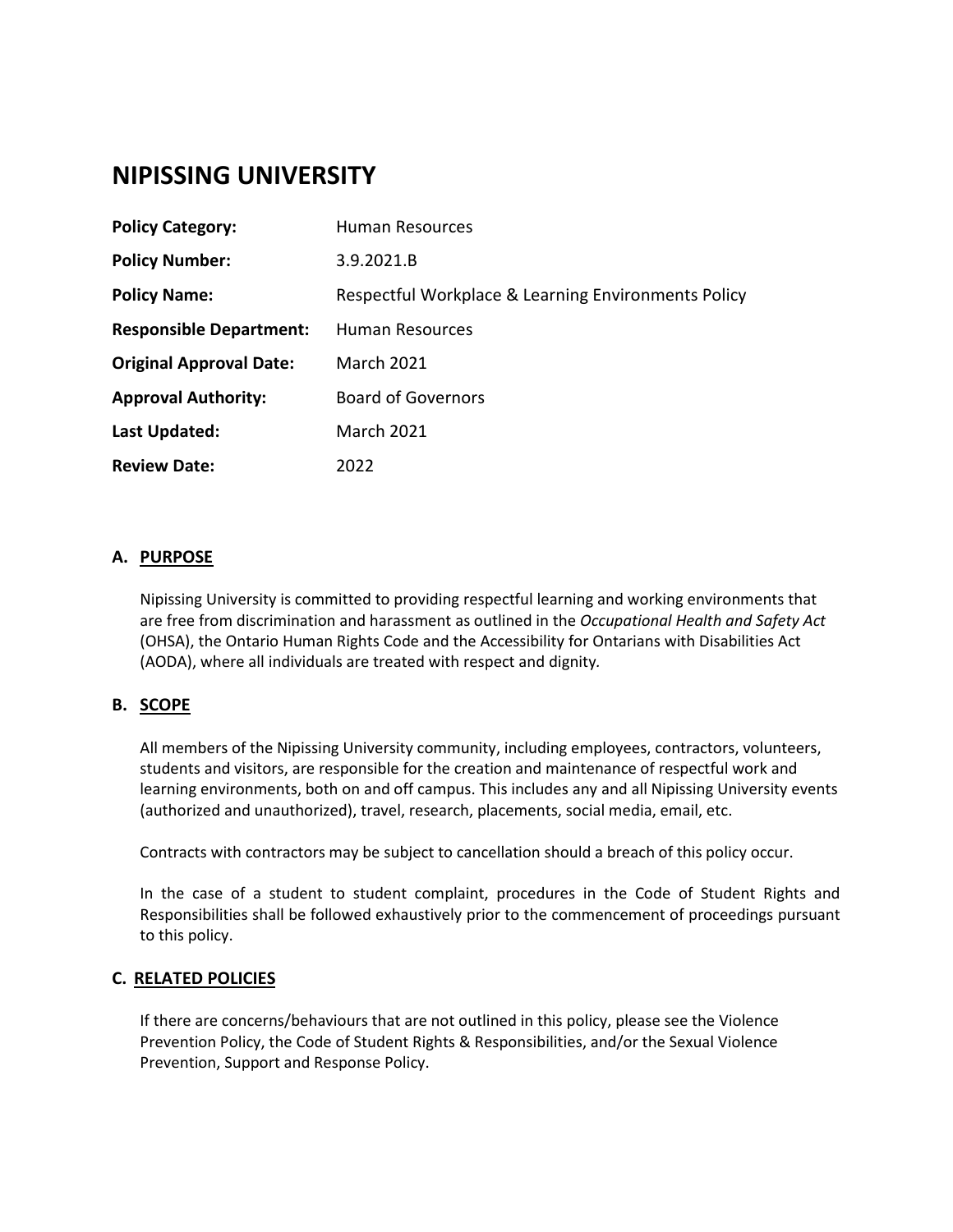# **D. OVERVIEW**

All acts of harassment and discrimination are strictly prohibited. Every community member must work in compliance with this policy. Nipissing University will hold employees, students and visitors accountable by imposing discipline and other sanctions (up to and including termination, expulsion and/or trespass notices). In doing so, Nipissing University will act in accordance with the rights and obligations that are established by legislation, Board policies, University policies, Senate by-laws and collective agreements. Nipissing University may also initiate criminal or civil proceedings against individuals who engage in workplace harassment.

There will be no reprisals against persons who, in good faith, bring forward a concern or complaint. Such reprisals may also be the subject of a complaint under this policy.

There may be penalties or sanctions for concerns or complaints brought forward under this policy that are vexatious or that are made in bad faith.

# **E. DEFINITIONS**

**Harassment:** Harassment is defined as "engaging in a course of vexatious comment or conduct that is known or ought reasonably to be known to be unwelcomed". This definition is found in both the Ontario Human Rights Code and the Occupational Health and Safety Act.

When assessing whether the behaviour experienced is harassment, it is helpful to consider the components of the definition. Without fulfilling all requirements, the behaviour, while possibly distressing, is not within the scope of this policy. It may be more indicative of an interpersonal conflict. It is important that the behaviour, whether it be harassment or conflict, be addressed.

Harassment may be related to any of the grounds prohibited by the Ontario Human Rights Code (outlined under the Prohibited Conduct section on page 6 of this policy). It can also include comments or conduct by a person in a position of authority which are intimidating, threatening or abusive and may be accompanied by direct or implied threats to the individual's grade(s), status or job. Harassment can also occur between people of similar authority.

Even if a person does not explicitly object to harassing behaviour and/or appears to be going along with the behaviour, it does not mean that the behaviour is acceptable. The behaviour could still be considered harassment.

**A course:** In almost all cases, harassment is a pattern of behaviour occurring over a period of time which has a negative effect on an individual and/or the environment. A single incident can also constitute harassment when it is demonstrated that it has caused a significant effect on an individual and/or the environment.

**Vexatious:** Not having sufficient reason and/or seeking only to annoy or irritate.

**Comment or Conduct:** Behaviours can include conversations, jokes, posters, calendars, name calling, threats, emails, screen savers, etc.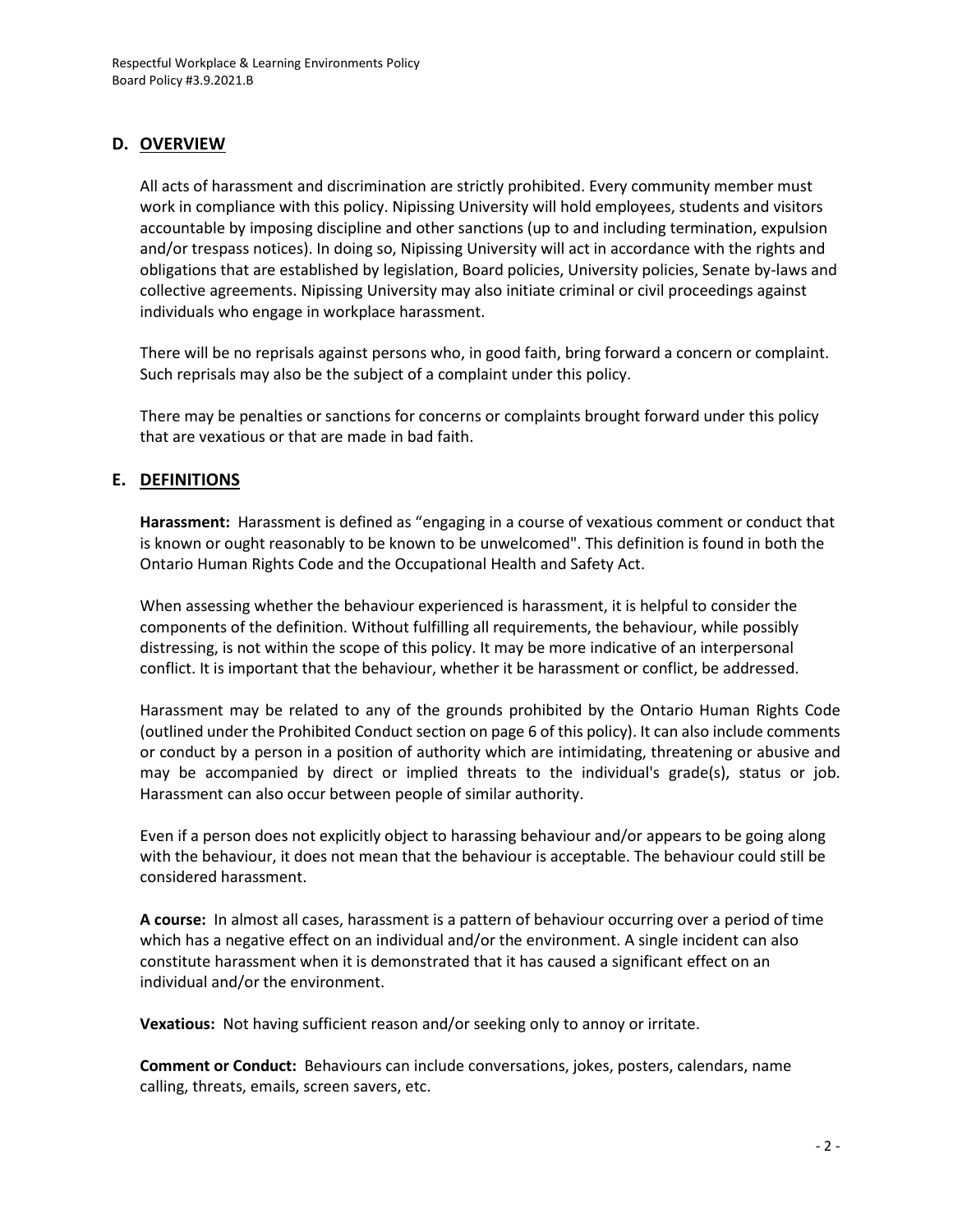**Known or Ought Reasonably to Be Known:** An individual has indicated behaviour is inappropriate and/or a reasonable third party would feel that the behaviour was inappropriate is considered.

**Unwelcomed:** The behaviour must be unwelcomed to the target or within the environment. There is no requirement that an individual expressly object to unwelcomed behaviour. It is recognized that where harassment is present, it may be difficult to object to a person's behaviour, particularly when that person holds power over another (such as a supervisor, professor, etc.).

**Reprisal:** As defined by the Ontario Human Rights code, a reprisal is an action or threat that is intended as retaliation for claiming or enforcing a right under the Code. A further definition can be found under the Occupational Health and Safety Act, which relates to employees:

No employer or person acting on behalf of an employer shall,

- (a) dismiss or threaten to dismiss an employee;
- (b) discipline or suspend or threaten to discipline or suspend an employee;
- (c) impose any penalty upon an employee; or
- (d) intimidate or coerce an employee.

# **F. TYPES OF DISCRIMINATION AND HARASSMENT**

## **Prohibited Conduct**

Discrimination and harassment is prohibited based on the following grounds, as outlined in the Ontario Human Rights Code:

- Age;
- Creed (religion);
- Sex (including pregnancy and breastfeeding);
- Sexual Orientation;
- Gender Identity and Gender Expression;
- Family status;
- Marital status (including the status of being married, single, widowed, divorced, separated, or living in a conjugal relationship outside of marriage, whether in a same sex or opposite sex relationship);
- Disability (including mental, physical, developmental or learning disabilities);
- Race;
- Ancestry;
- Place of origin;
- Ethnic origin;
- Citizenship;
- Colour;
- Record of offences (criminal conviction for a provincial offence, or for an offence for which a pardon has been received);
- Association or relationship with a person identified by one of the above grounds;
- Perception that one of the above grounds applies.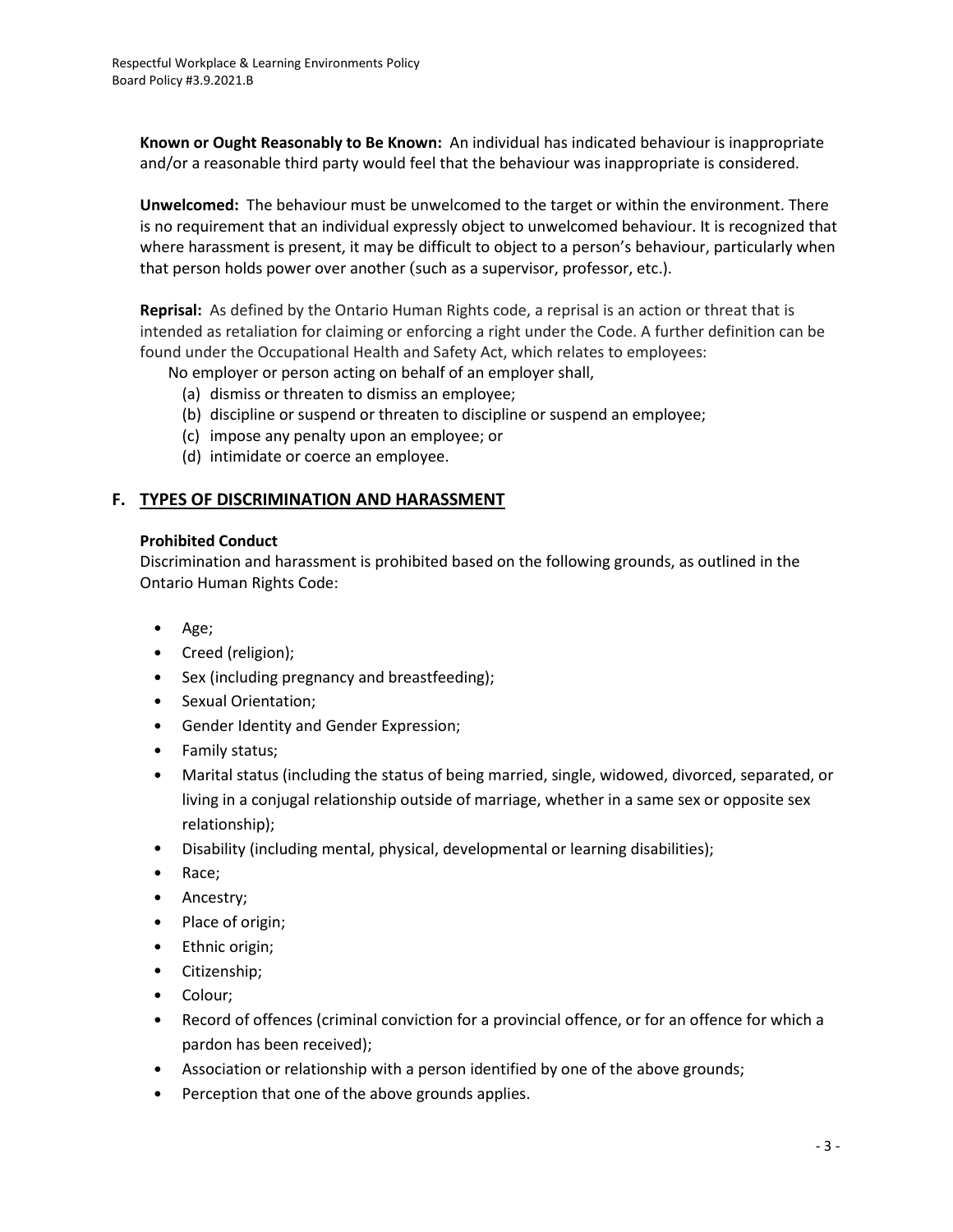# **Discrimination**

Any form of unequal treatment based on a protected ground listed in the Ontario Human Rights Code is discrimination. Discrimination may be intentional or unintentional. It may involve direct actions that are discriminatory, or it may involve rules, practices or procedures that appear neutral but may disadvantage certain groups of people ("systemic"). Discrimination can be comments, actions or behaviour that result in the unfavourable or adverse treatment or preferential treatment which has the effect of creating or perpetuating prejudice or stereotyping. Examples include refusal to provide goods, services or facilities, exclusion from employment or employment benefits, refusal to work with or to teach, or failure to provide physical access.

## **Systemic Harassment/Discrimination**

Policies, practices, procedures, actions or inactions that appear neutral but have an adverse impact associated with one of the prohibited grounds is systemic harassment/discrimination.

## **Ontario Human Rights Code based Harassment**

One or a series of vexatious comments or conduct related to one or more of the prohibited grounds that is known or might reasonably be known to be unwelcome/unwanted, offensive, intimidating, hostile or inappropriate. Examples include gestures, remarks, jokes, taunts, innuendoes, display of offensive materials, offensive graffiti, threats, verbal abuse, hazing, shunning or exclusion related to the prohibited grounds.

## **Racism/Racial Discrimination**

The Ontario Human Rights Code acknowledges differences between racism and racial discrimination; however, the code does not include fixed definitions of either term. For a comprehensive understanding of the two terms, individuals are encouraged to read the Ontario Human Rights Commission document entitled Policy and Guidelines on Racism and Racial Discrimination. A link to the document is located [here.](http://www3.ohrc.on.ca/sites/default/files/attachments/Policy_and_guidelines_on_racism_and_racial_discrimination.pdf)

# **Disability Discrimination**

The Ontario Human Rights Code acknowledges that a disability can cover a broad range and degree of conditions, some visible and some not visible. A disability may have been present from birth, caused by an accident, or developed over time. There can be physical, mental and learning disabilities, mental disorders, hearing or vision disabilities. The code also protects from discrimination because of past, present and perceived disabilities.

#### **Sexual and Gender-based Harassment**

- (a) engaging in a course of vexatious comment or conduct against another because of sex, sexual orientation, gender identity or gender expression, where the course of comment or conduct is known or ought reasonably be known to be unwelcome, offensive, intimidating, hostile or inappropriate.
- (b) making a sexual solicitation or advance where the person making the solicitation or advance is in a position to confer, grant or deny a benefit or advancement to another and the person knows or ought reasonably know that the solicitation or advance is unwelcome.

Examples:

• Gender-related comments about a person's physical characteristics or mannerisms;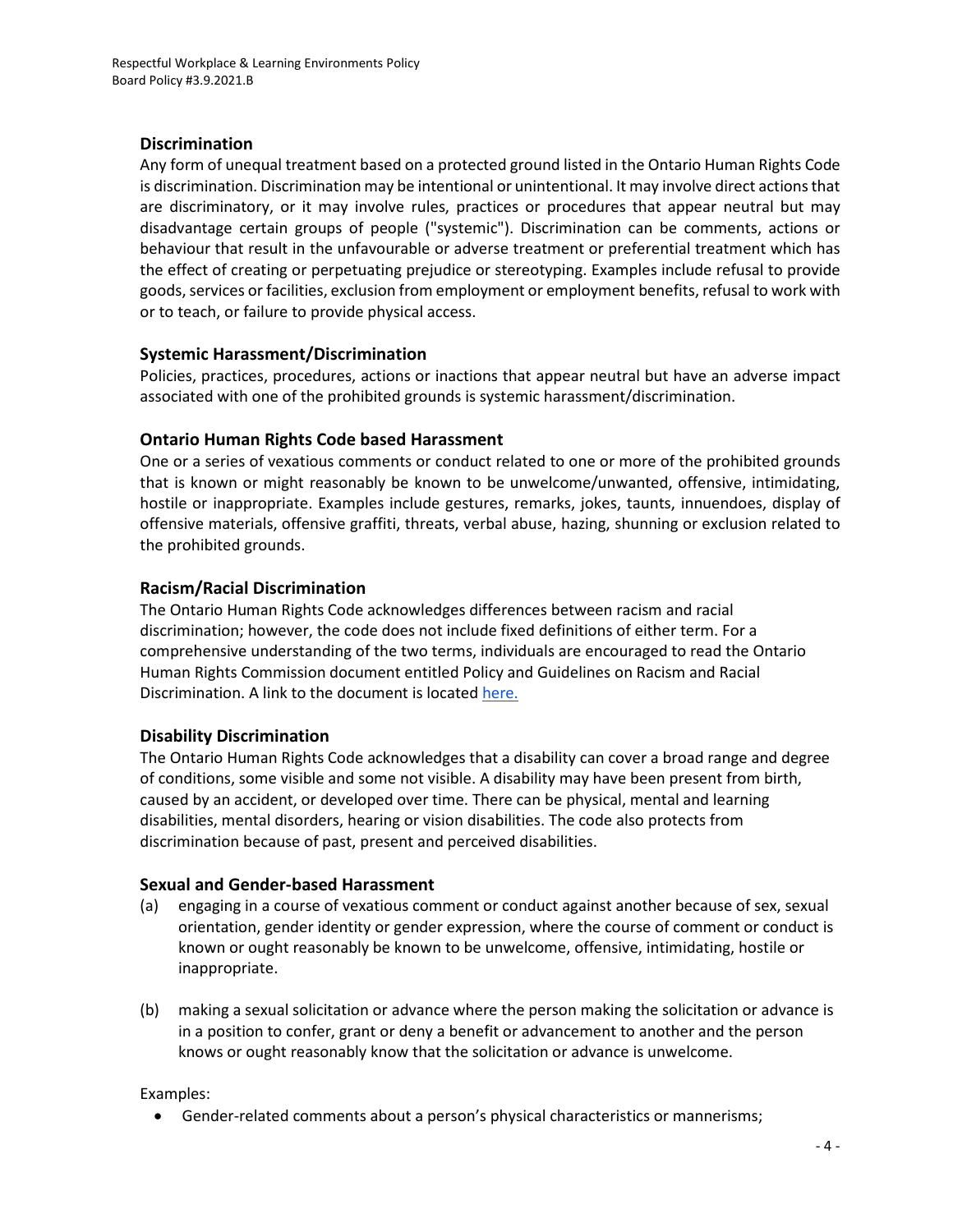- Paternalism based on gender which a person feels undermines their self-respect or position of responsibility;
- Unwelcome physical contact;
- Suggestive or offensive remarks or innuendoes about members of a specific gender;
- Propositions of physical intimacy;
- Gender-related verbal abuse, threats or taunting;
- Leering or inappropriate staring.

## **Workplace Harassment**

Engaging in a course of vexatious comment or conduct against an employee in a workplace which is known or ought reasonably be known to be unwelcome which may not be related to a protected ground under the Ontario Human Rights Code.

## **Bullying**

Bullying is a form of harassment in that it is persistent, offensive, abusive, intimidating or insulting behavior, abuse of power, or unfair, punitive sanctions which make an individual feel threatened, humiliated and/or vulnerable. It is also the misuse of power or position to persistently criticize, humiliate or undermine an individual.

## **Academic Bullying**

Academic bullying is a particular form of bullying which includes asserting a position of intellectual superiority in an aggressive, abusive or offensive manner.

All forms of bullying can include the following:

- Ostracism/exclusion, or conversely, excessive supervision;
- Spreading malicious lies or rumours;
- Verbally abusive behavior such as yelling, insults, threats and/or name calling;
- Threatening or abusive language (oral or written, including voice mail, email, online chats and/or comments posted on websites);
- Repeated or continuous threats to withdraw funding, scholarships or advancement opportunities for reasons unrelated to performance;
- Comments which have the effect of undermining a person's role;
- Excessive criticism of a person's work or their private lives when not related to appropriate evaluation of performance;
- Intrusion by pestering, spying or stalking; and/or
- Posting or displaying of materials, images, and/or graffiti, including by electronic means, which may cause humiliation, offence or embarrassment (except where such display is for academic purposes and is a reasonable exercise of academic freedom and expression).

Bullying is not:

- The reasonable use of management rights in cases of promotion, demotion or suspension;
- The reasonable responsibility of supervisors to conduct performance evaluation, discipline and/or provide constructive criticism to employees;
- Respectfully expressing disagreement or stating a contrary but reasonable point of view; or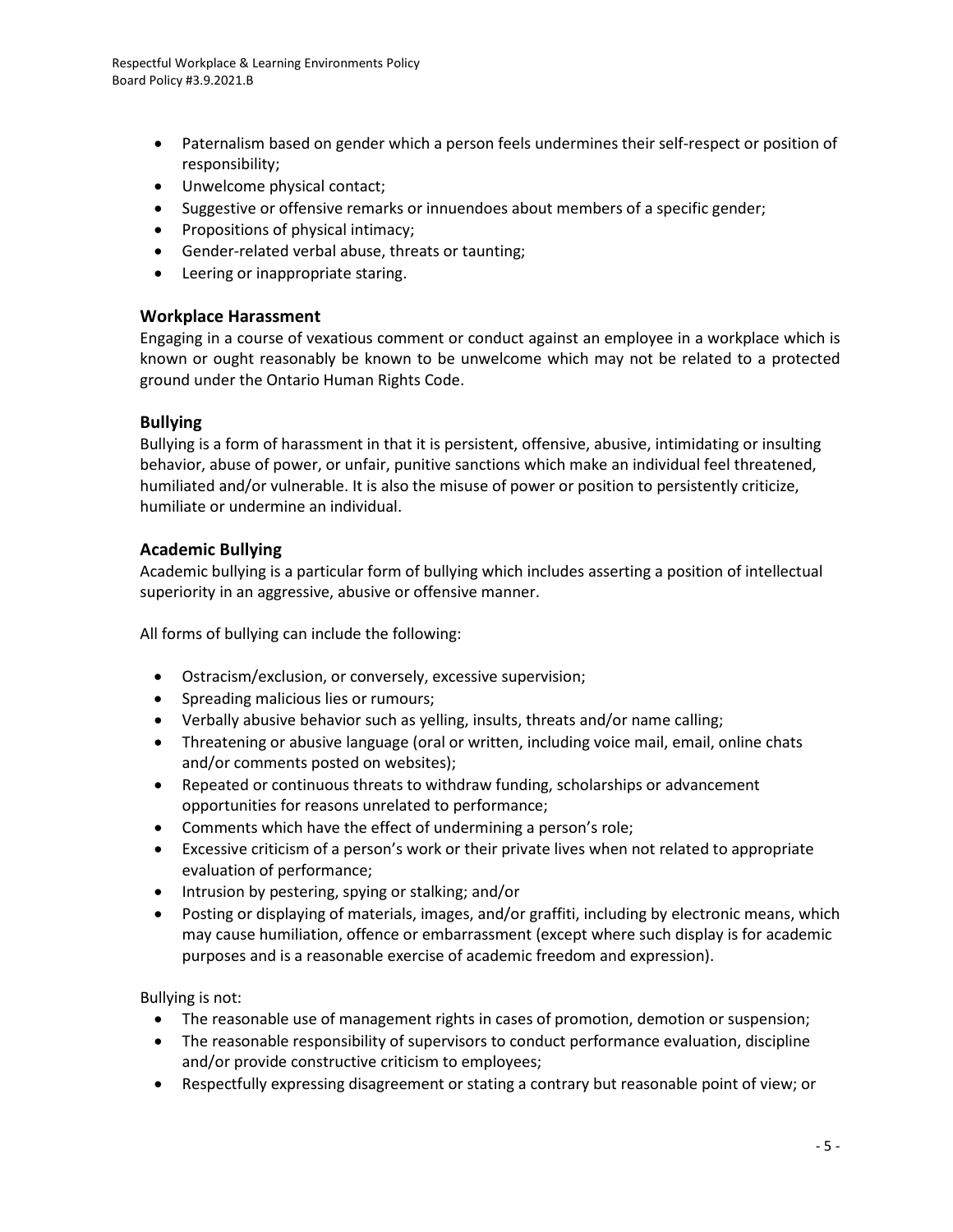• The reasonable exercise of academic freedom, freedom of thought and inquiry, and expression in teaching and research which may result in respectful disagreements regarding beliefs or principles.

# **Negative/Poisoned Environment**

A negative/poisoned environment is a situation is which one comment or a series of comments or conduct related to the prohibited grounds of the Ontario Human Rights Code creates a negative environment for individuals or groups. The comment or conduct must be of a significant nature or degree and have the effect of "poisoning" the work or learning environment. A complainant does not have to be a direct target of prohibited or inappropriate conduct or comment to be adversely affected by a negative or poisoned environment. It can also include conduct or comment that creates and maintains an offensive, hostile, or intimidating climate for learning or work. Examples include exposure to graffiti, signs, cartoons, remarks, and/or exclusion or adverse treatment related to one or more of the prohibited grounds of the Ontario Human Rights Code.

## **Respectful Workplace and Learning Conduct**

Respectful workplace and learning conduct includes being courteous, polite, respectful and considerate towards all individuals, including those with different strengths, roles or opinions. It also includes encouraging and supporting individuals to learn and practice personal conflict resolution skills that support a respectful work and learning environment.

## **G. RESPONSIBILITIES**

Employees, contractors, volunteers, students and visitors are responsible for:

- Treating others with respect;
- Setting an example by respecting the dignity of all employees, students and members of the public;
- Recognizing and refraining from actions that offend, embarrass or humiliate others, whether deliberate or unintentional;
- Ensuring allegations of disrespectful, harassing or discriminatory behaviour are not frivolous or vindictive; and
- Encouraging every member of the Nipissing University community to treat each other with respect**.**

Supervisors/Department Heads/Deans are responsible for:

- Role modeling acceptable behavior;
- Monitoring and managing unacceptable behaviour;
- Ensuring that measures and procedures are followed and that employees/students have appropriate information;
- Encouraging every member of the Nipissing University community to treat each other with respect;
- Treating each situation as a serious matter;
- Managing the situation towards a resolution between the parties, if possible, with a view of correcting behaviour and preserving long term relationships and safeguarding against further incidents;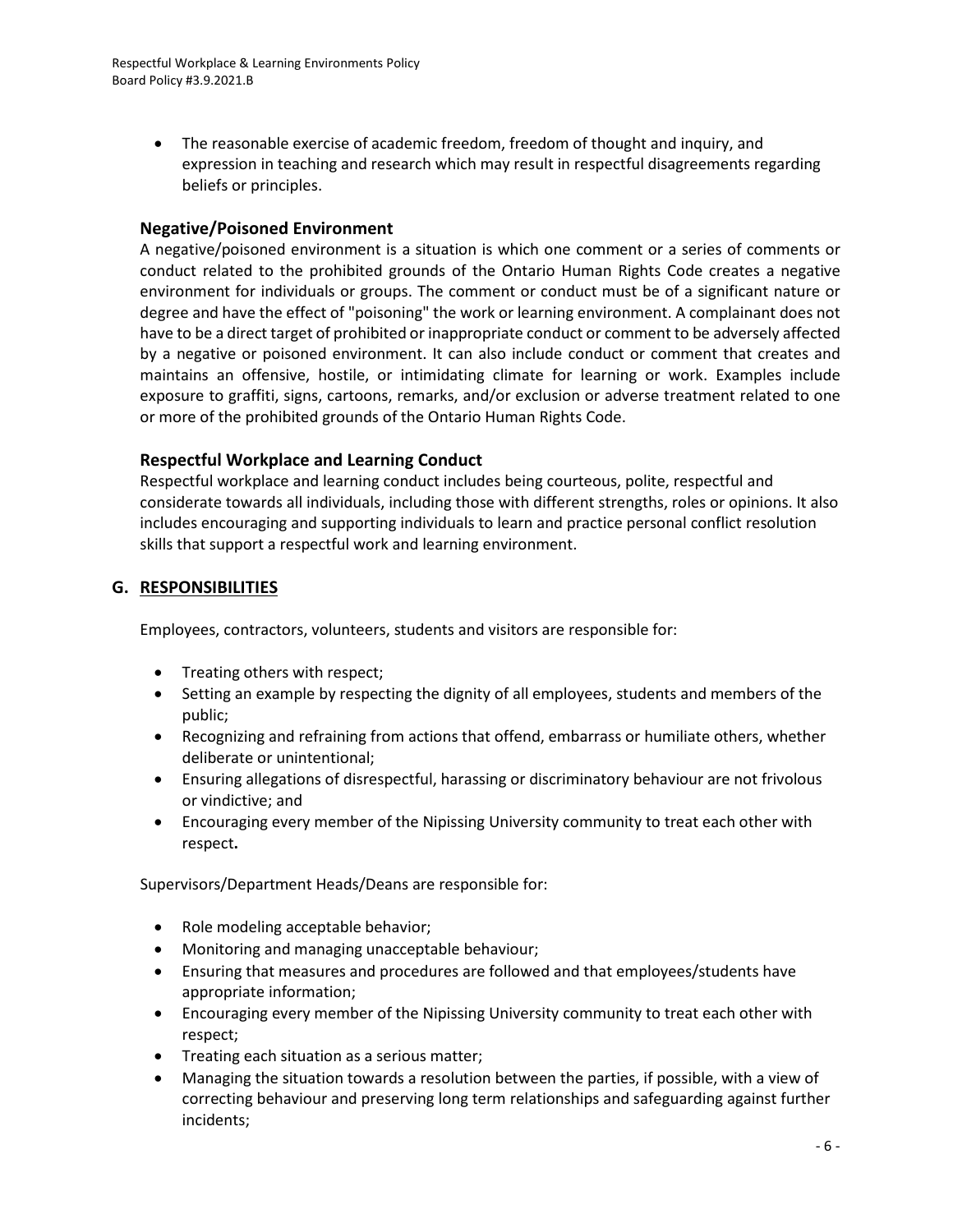- Ensuring there are no reprisals against employees/students for making a complaint or for participating in an investigation;
- Ensuring the situation remains confidential, where appropriate;
- Providing support to students and employees who are experiencing the effects of disrespectful behaviour; and
- Consulting with the Director, Human Resources (or designate) at any time, and if the situation cannot be resolved between the parties.

The Director, Human Resources (or designate) is responsible for:

- Assisting Supervisors/Department Heads/Deans in the consistent application of this policy;
- Consulting with and providing advice to Supervisors/Department Heads/Deans;
- Advising employees/students of their rights and options;
- Receiving complaints and ensuring appropriate action is initiated;
- Conducting investigations, as required;
- Working collaboratively with others involved;
- Promoting awareness of this policy; and
- Ensuring training of this policy is conducted regularly.

## **H. CONFIDENTIALITY**

Information obtained about an incident or complaint of workplace harassment, including identifying information about any individuals involved, will not be disclosed unless the disclosure is necessary for the purposes of investigating or taking corrective action with respect to the incident or complaint, or is otherwise required by law.

Those involved in dealing with complaints will disclose information only when necessary. Confidentiality, however, does not mean anonymity. In the instance of making a complaint, individuals must realize that the individual who is the source of complaint may be informed of the specific nature of the allegations at the earliest point in the process.

# **I. REPORTING PROCEDURES**

This policy is not intended to discourage or prevent the complainant from exercising any other legal right pursuant to any law. Not every complaint of disrespectful behavior, harassment and/or discrimination warrants a formal investigation. However, in situations where allegations are denied or discipline is likely and/or an informal remedy is insufficient, an investigation may be required. Students can also receive support through Student Development and Services (SDS) throughout the reporting process. If you are a student looking for support or to discuss the process, please reach out to SDS@nipissingu.ca and supports will be provided to navigate the reporting process.

1. If you are comfortable, immediately make it clear to the individual that their behaviour is not welcome. If you are uncomfortable approaching the individual directly and you are an employee, contact your supervisor. If you are uncomfortable approaching the individual directly and you are a student, contact your Dean. If your supervisor/Dean is the alleged harasser, contact the Director, Human Resources. Employees who report to the Director, Human Resources should contact the Vice-President, Finance and Administration.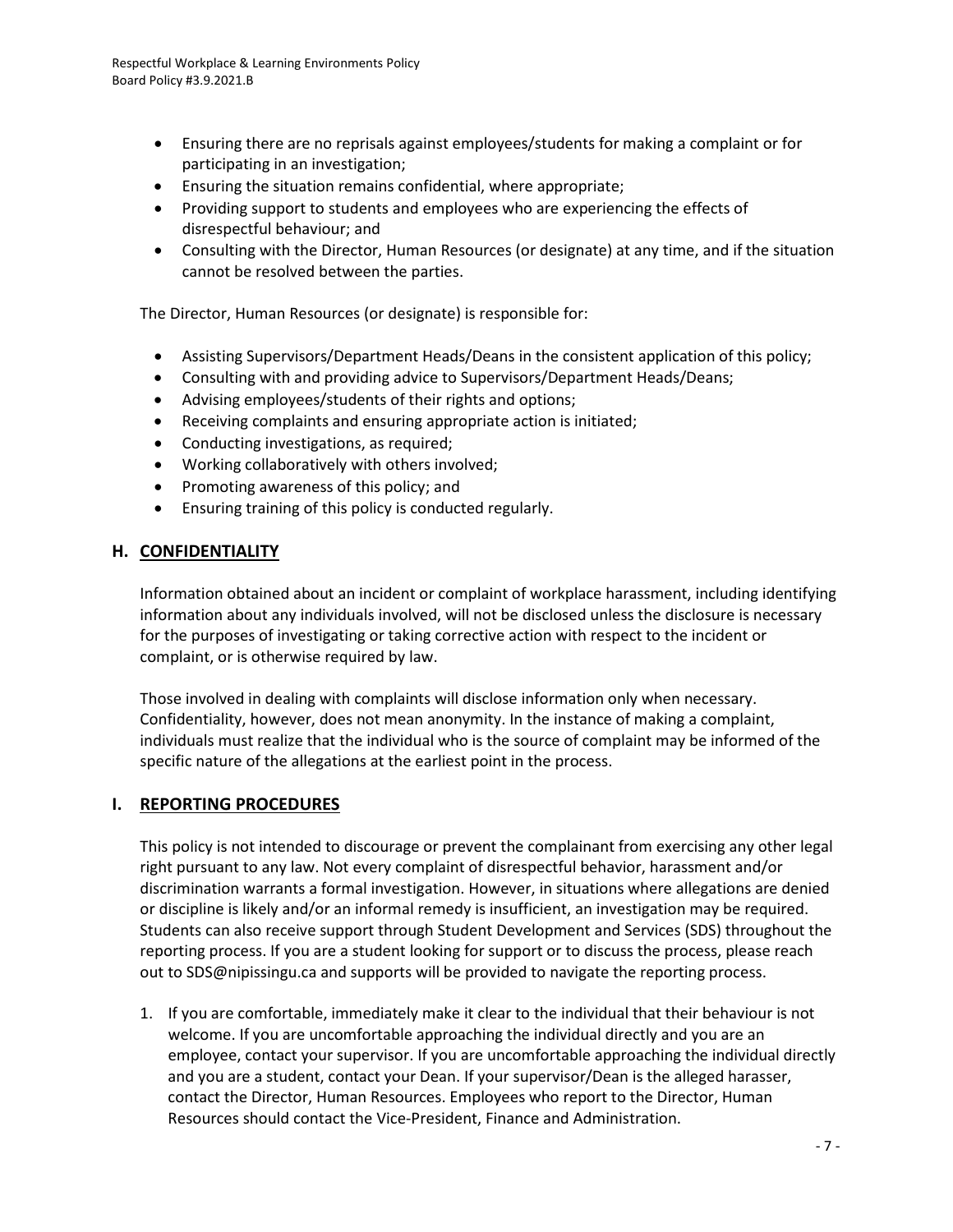- 2. If appropriate, discuss with your supervisor if you are an employee. If appropriate, discuss with your Dean if you are a student. They can assist and offer support in discussions with the individual. Keep a personal record of the details of any alleged incidents, including:
	- date/time;
	- place;
	- name of other person(s) involved;
	- $\bullet$  a specific account of what happened be as detailed as possible;
	- the effect of the incident;
	- names of any witnesses; and
	- any action taken, including any person to whom the incident has been reported and any attempts at personal resolution.

It is important that you record this information as soon as possible after the incident(s) occurs. Where possible, any correspondence relating to the incident should also be kept.

- 3. The Director, Human Resources will outline and advise the parties of options for resolving the problem including personal resolution, informal resolution or pursuing more formal resolution.
- 4. The Director, Human Resources will assist the parties to informally resolve matters, as required, and will assist supervisors by providing on-going support.
- 5. A formal written complaint should be made to the Director, Human Resources if:
	- an attempt at personal resolution is not successful;
	- the behaviour continues;
	- the behaviour is of a more serious nature than can be dealt with by personal resolution/involvement by a supervisor/Dean; or
	- personal resolution/involvement by a supervisor/Dean is not deemed appropriate.
- 6. If required, the Vice-President, Finance & Administration will appoint an investigation team and coordinate the investigation process in a consistent, timely and fair manner.
- 7. Investigations will generally include the following:
	- Interviewing the employee/student who has raised the concern (they may be accompanied by a representative/support person);
	- Interviewing the alleged harasser (they may be accompanied by a representative/support person) to present the complaint and hear the response;
	- Interviewing witnesses (witnesses may be accompanied by a representative/ support person);
	- When possible, maintaining confidentiality amongst the individuals involved;
	- Providing the employee/student who has raised the concern and the alleged harasser with a written report outlining the results of the investigation and of any corrective action that has been taken or that will be taken as a result of the investigation; and
	- Recommending an appropriate response to senior management which may include disciplinary action.